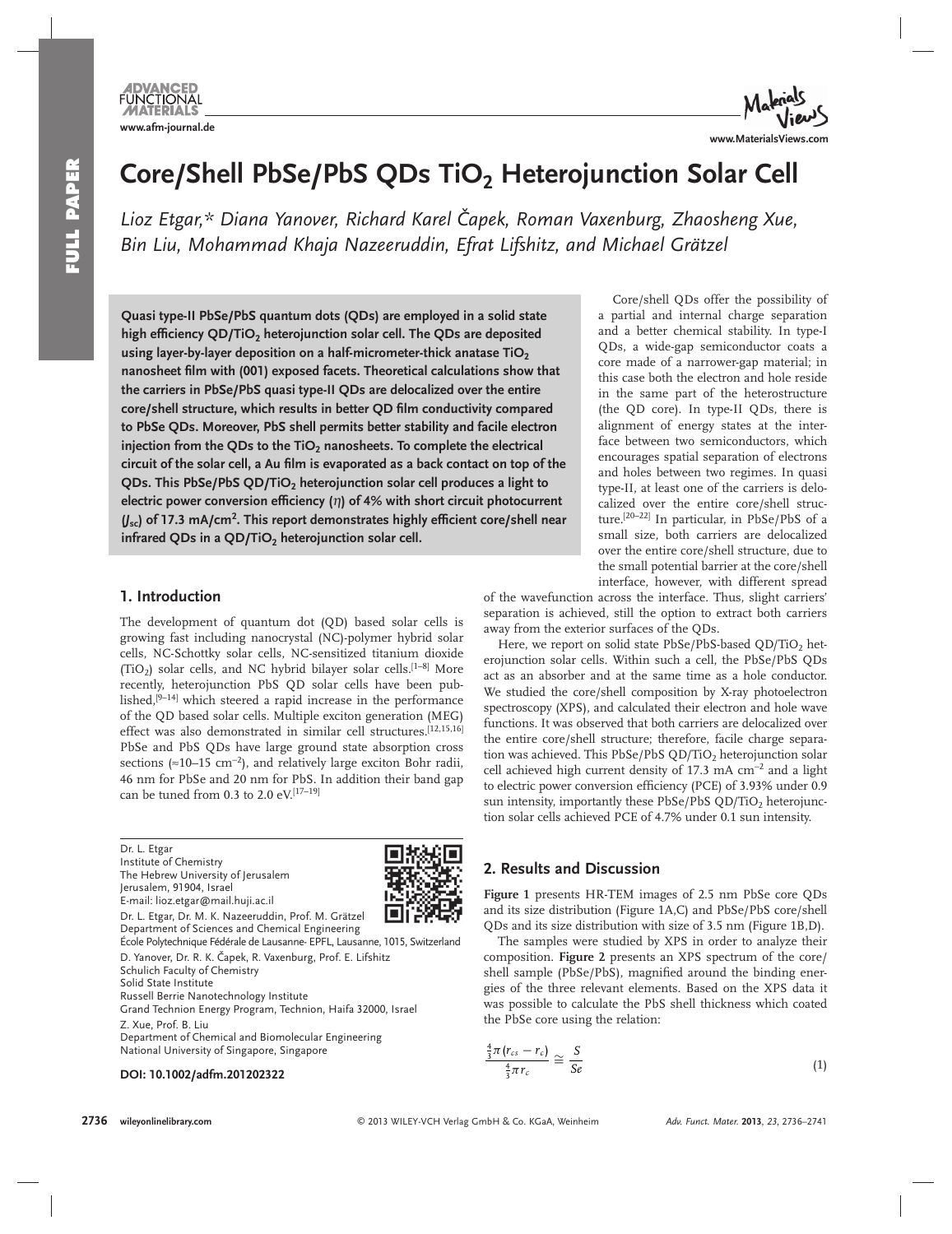**www.afm-journal.de**



**www.MaterialsViews.com**



 **Figure 1 .** HR-TEM images of A) PbSe core with diameter of 2.5 nm and B) PbSe/PbS core/shell with a diameter of 3.5 nm. C,D) Size distribution of the PbSe core (C), and of the PbSe/PbS core/shell (D).

where  $r_{cs}$  is the exterior core/shell radius and  $r_c$  is the core radius, S and Se are the atomic percentage of sulfur and selenium, respectively. The PbSe core diameter in the core/shell sample is 2.5 nm. The core sizes were calculated according to their excitonic peak absorbance.<sup>[23]</sup>

**Table 1** presents the XPS data and the calculated shell thickness for the studied samples. The HR-TEM and XPS data supplied the option to calculate the PbS monolayers coated the PbSe core. The lattice parameter of PbS is equal to 0.594 nm,<sup>[24]</sup> which suggest that in this case the PbS

> shell is close to one monolayer (one unit cell).

 The absorbance spectra of the PbSe core and the PbSe/PbS core/shell sample are shown in **Figure 3** , showing a pronounced exciton  $(1S_h - 1S_e)$  transition. The exciton peak positions are listed in Table 1 .

 To learn about the electronic structure of the core and core/shell QDs, the following calculations were preformed. The electronic structure of the core and core/ shell QDs was calculated in the framework of the four-band  $k \cdot p$  envelope function theory, [25] which describes the electronic properties of the IV–VI semiconductors in the vicinity of the four equivalent L-points of the first Brillouin zone. Spinorbit coupling, band-edge effective mass anisotropy, and spatial variation of the



Figure 2. XPS spectra of PbSe/PbS core/shell sample with shell thickness of 0.5 nm. The three different elements can be observed.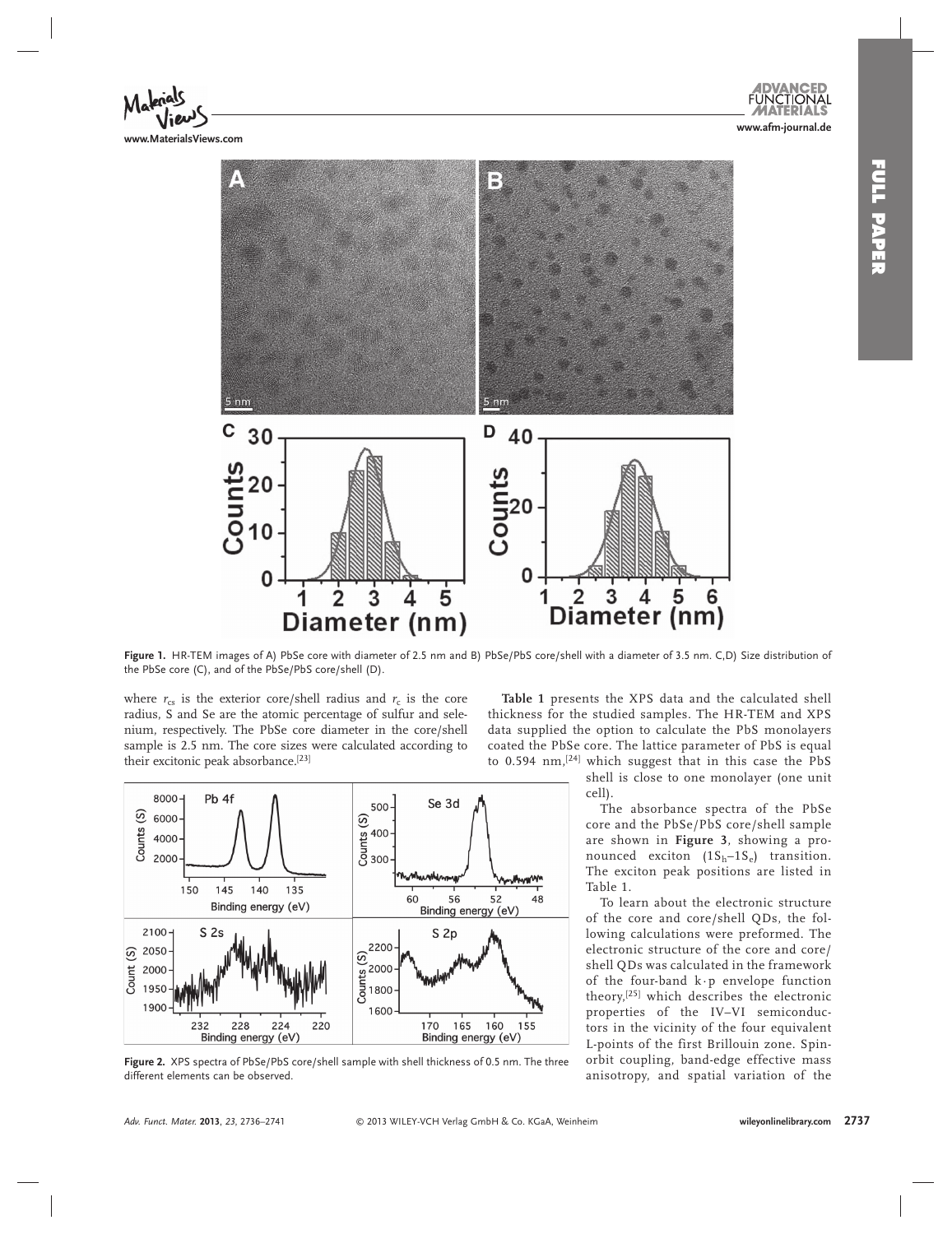# **www.afm-journal.de**

|  |  |  |  |  | Table 1. XPS data for PbSe core and PbSe/PbS core/shell samples. |
|--|--|--|--|--|------------------------------------------------------------------|
|--|--|--|--|--|------------------------------------------------------------------|



| Sample    | Еg   | Excitonic peak absorbance | XPS (Atomic%) |       |                          | Shell thickness |
|-----------|------|---------------------------|---------------|-------|--------------------------|-----------------|
|           | [eV] | [nm]                      | Pb            | Se    |                          | [nm]            |
| PbSe core | 1.63 | 760                       | 79.6          | 20.6  | $\overline{\phantom{m}}$ | $-$             |
| PbSe/PbS  | .29  | 960                       | 59.65         | 14.65 | 25.                      | 0.5             |



Figure 3. Absorbance spectra of the PbSe core and the PbSe/PbS core/ shell sample.



**Figure 4.** Electron and hole wave functions for A) core PbSe QDs and for B) core/shell PbSe/PbS QDs. The vertically dashed lines represent the core border and the shell border.

material parameters are adequately accounted for in the model. [26]

 The energy zero is conveniently chosen at the vacuum level and the band-offsets taken in the case of PbSe/PbS core/shell QDs are 0.155 and 0.025 eV for the conduction and valence bands, respectively. The Hamiltonian is numerically diagonalized in the basis of spherical harmonics and zero-order Bessel functions, yielding the single-particle energy levels and wavefunctions discussed below.

 The radial distribution function of the electron and hole in the PbSe core QDs and the PbSe/PbS core/shell QDs as a function of the radial coordinate can be seen in **Figure 4** . Within the PbSe core, the electron and hole wave functions (Figure 4A) are delocalized, however interestingly in the PbSe/PbS core/shell structure, both carriers are delocalized over the entire core/shell structure with nearly identical degree of delocalization, permitting extraction of both carriers and potential improvement of carrier transport through QDs-films.

 The QDs described above were used for the fabrication of  $QD/TiO<sub>2</sub>$  hetrojunction solar cells. The structure of the cell is similar to one described in our previous work.<sup>[12,13]</sup> The working electrode of such hetrojunction solar cells was composed of  $TiO<sub>2</sub>$  nanosheets, the top and bottom facets of the nanosheets are the (001) planes. The nanosheets consisted of well-defined rectangular sheet-like structures with a side length of 30 nm and a thickness of 7 nm. Full characterization of the  $(001)$  TiO<sub>2</sub> nanosheets is described in our previous work.<sup>[12]</sup>

**Figures 5** presents a scheme of the device structure and its corresponding energy level diagram. The bottom layer is composed of compact  $TiO<sub>2</sub>$  and  $TiO<sub>2</sub>$  nanosheets with exposed (001) facets layers acting as electron collectors. PbSe QDs or PbSe/PbS core/shell QDs were deposited on top of the  $TiO<sub>2</sub>$ nanosheets film using a layer-by-layer deposition technique. The QD film should absorb the light. The original ligands of the QDs (oleic acid) were exchanged by mercaptopropionic acid (MPA) during deposition. A gold contact was evaporated on top of the OD film.

 The operation mechanism of the PbSe/PbS core/shell QD/  $TiO<sub>2</sub>$  heterojunction solar cell (presented in Figure 5) shows a depletion layer that can extend from the TiO<sub>2</sub> nanosheets film to the QD film.<sup>[12,14]</sup> The local electric field present in the depletion layer is essential in assisting the separation of photogenerated electron-hole pairs.

**Table 2** summarizes the results obtained for cells made from core PbSe QDs and core/shell of PbSe/PbS QDs. It is seen from the table, that the core/shell PbSe/PbS QDs-based device showed a better performance than that based on the core PbSe QDs. The PbS shell cover the PbSe core provides sufficient protection from a oxidation, thus, providing the PbSe/PbS QDs with chemical and photo-chemical stability. The best performance was achieved using PbSe/PbS core/shell QDs with a PbS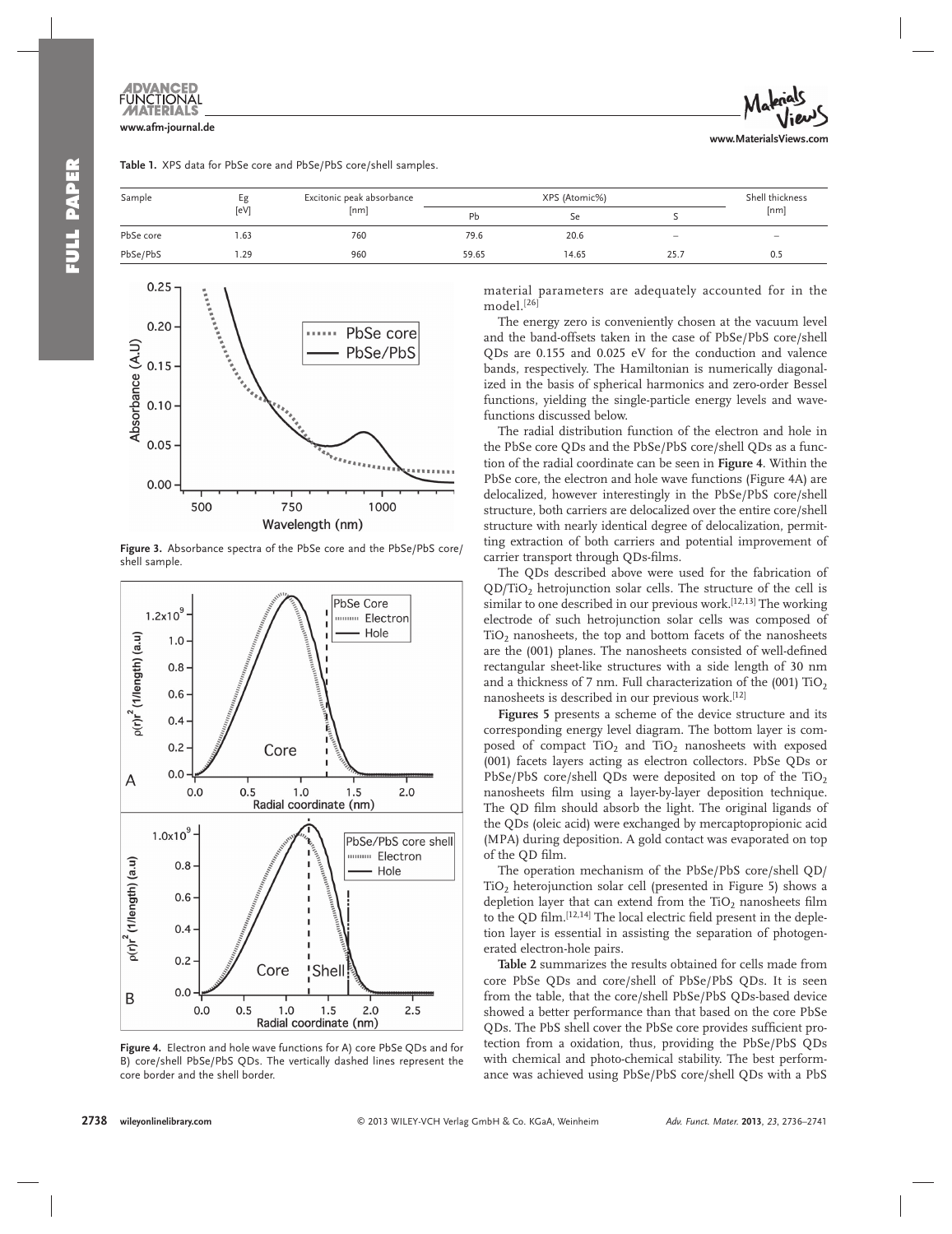**www.MaterialsViews.com**



Figure 5. Scheme of the heterojunction solar cell using PbSe QDs or PbSe/PbS QDs. The energy level diagram of the QD heterojunction solar cell is shown on the right.

 **Table 2.** Photovoltaic results of the PbSe QDs and the PbSe/PbS core shell measured at 0.9 sun intensity.

| Sample    | $V_{\rm oc}$<br><b>ImVI</b> | Jsc<br>[mA/cm <sup>2</sup> ] | Fill Factor<br>(FF) | n<br>[%] |
|-----------|-----------------------------|------------------------------|---------------------|----------|
| PbSe core | 411.34                      | 5.22                         | 0.31                | 0.74     |
| PbSe/PbS  | 474.58                      | 17.36                        | 0.429               | 3.93     |



**Figure 6.** A) Comparison of the *J*-*V* characteristics for the solid state PbSe and PbSe/PbS QDs device. A mask with aperture area of 0.12 cm<sup>2</sup> was placed over the device. B) IPCE spectra of the PbSe and PbSe/PbS QD/TiO<sub>2</sub> heterojunction solar cell.

shell of 0.5 nm (corresponding to about 1 PbS monolayers) and a band gap of 1.29 eV.

Figure 6A presents the photovoltaic results obtained for core PbSe QDs and core/shell PbSe/PbS QDs listed in Table 2. We obtained the best performance with QDs having a diameter of 3.5 nm (first excitonic peak at 960 nm, *E*g = 1.29 eV). These PbSe/ PbS QDs produce an open-circuit voltage  $(V_{oc})$  of 0.474 V, a short circuit current density  $(J_{\rm sc})$  of 17.3 mA cm<sup>-2</sup> and a fill factor (FF) of 43%, corresponding to power conversion efficiency (PCE) of 3.93% under 0.9 sun intensity, while the photovoltaic performance under 0.1 sun intensity showed a  $J_{\rm sc}$  of 2.39 mA  $\text{cm}^{-2}$ , a FF of 48%, corresponding

to a PCE of 4.7%

Figure 6B shows the incident photon to current conversion efficiency (IPCE), which specifies the ratio of extracted electrons to incident photons at a given wavelength. The IPCE spectra are plotted as a function of wavelength of the light. The solid state QD cell shows a good response from the visible through the near infrared (NIR), all IPCE spectra show response at the position of the excitonic peak of the corresponding QDs. The IPCE using the PbSe/PbS core/shell is reaching its maximum of 100% at 400–420 nm. The PbSe/ PbS core/shell QDs located close to the  $TiO<sub>2</sub>$  interface absorb most efficiently the photons at these wavelengths. The excitonic peak of the PbSe/PbS QDs is observed at 960 nm corresponding to an IPCE of 18%. Integration of the IPCE spectrum over the AM1.5 solar emission yields a photocurrent density of 17.6 mA/ $\text{cm}^2$ , in good agreement with the measured values.

 Studies of PbSe/PbS QDs suggest quasi type-II heterostructure, with good alignment between the core and the shell.<sup>[27]</sup> According to our theoretical calculations (Figure 4A,B), the exciton wave function of the PbSe/PbS core shell QDs is not localized within the PbSe core as expected. Instead, the wave functions of both carriers extend over the entire structure, in a similar close manner to core QDs. In the case of PbSe/PbS QDs discussed in this work, the wave function extend into the shell and ignore the material boundary. This results in efficient electron injection from the core/shell QDs to the  $TiO<sub>2</sub>$  nanosheets and to better conductivity of the OD film. Recent examination of photochemical stability of the discussed QDs (to be published elsewhere), indicated chemical stability of the core/shell PbSe/ PbS QDs upon a short term (30 min) to oxygen, suggesting removal of oxidation surface sites, thus, eliminating carriers' surface trapping, which should allow smooth charge extraction in a solar cell. Such a stability does not exist in core PbSe QDs, that tends to be oxidized immediately upon oxygen exposure. Thus, the core/shell QDs offered here, supply chemical and photochemical stability, as well as higher degree of charge extraction.

 This work uses the PbSe QDs as a case study; the energy levels, HOMO and LUMO, can be changed in respect to the potential of the electrodes. This paves the way to extend the absorbance of the heterojunction solar cell into the IR regime where the PbS QDs are not active.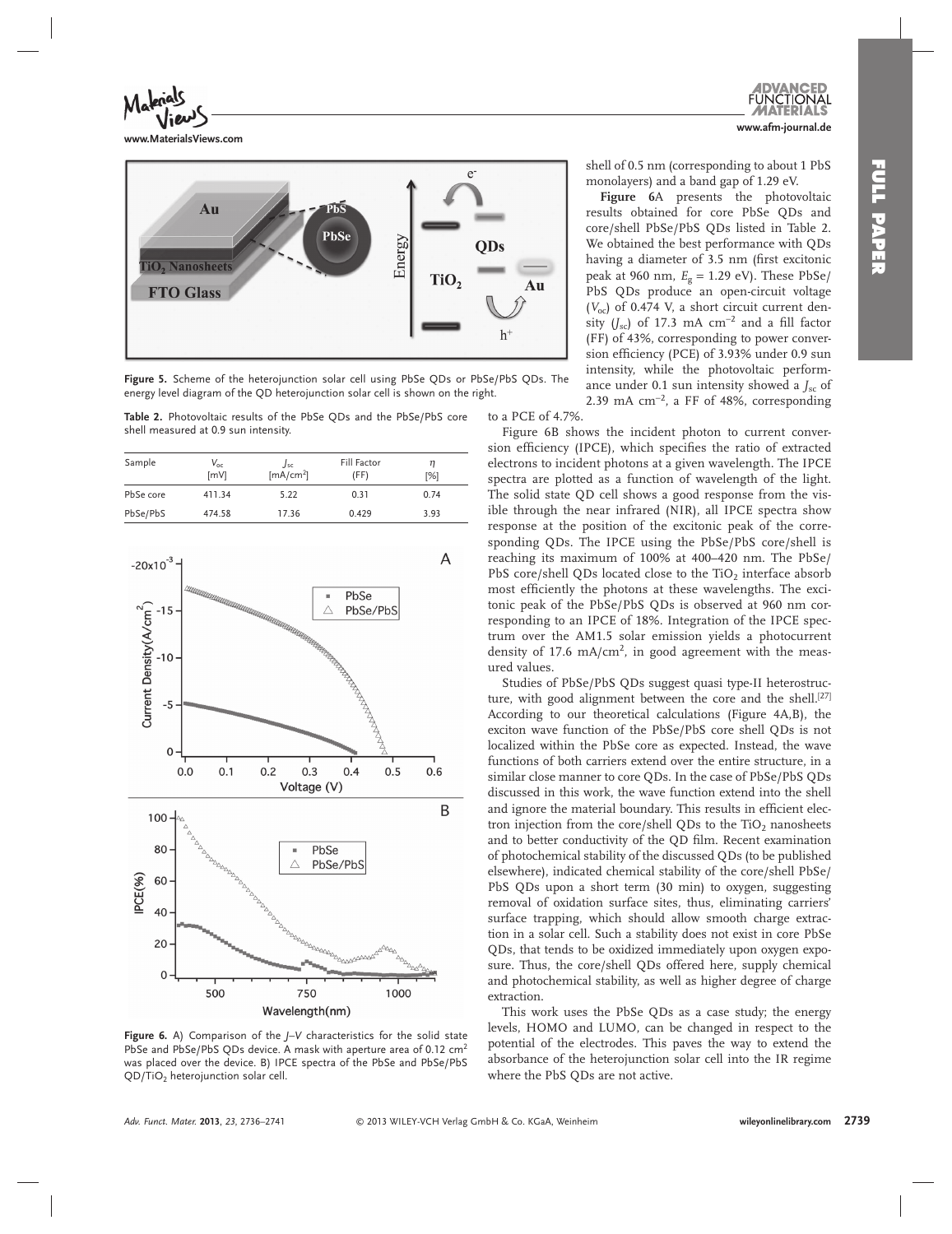

## **3. Conclusions**

 PbSe core and PbSe/PbS core/shell QDs were synthesized and employed in a  $QD/TiO<sub>2</sub>$  heterojunction solar cell. The best photo voltaic performance was achieved using a 0.5-nm PbS shell (corresponding to around 1 of PbS layer) having a diameter of 3.5 nm with *E*g of 1.29 eV. The photovoltaic parameters give a *J<sub>sc</sub>* of 17.3 mA/cm<sup>2</sup>, a *V*<sub>oc</sub> of 0.474 V, a FF of 0.43 corresponding to a solar to electric power conversion efficiency  $(\eta)$  of 3.93% under 0.9 light intensity. Theoretical calculations showed that the wave functions of electrons and holes are extended to both materials, which contribute to the better photovoltaic performance than the PbSe core. The PbS shell cover the PbSe core should provide sufficient protection from a fast-oxygen penetration, thus, providing the PbSe/PbS QDs with low surface trapping, chemical and photo-chemical stability, contributed to the success of their integration into solar cell device.

#### **4. Experimental Section**

PbSe Core Synthesis: The reaction mixture, consisting of 1.6 mmol PbO, 4.8 mmol oleic acid (OA), 6.4 mmol stearyl alcohol and hexadecane (HDC) (when the total mass of the reaction mixture was adjusted to 8 g by adjustment of the amount of HDC) was heated to 100 °C under vacuum in a 25 mL three necked flask for 1 hour. Under a nitrogen atmosphere, the temperature was adjusted to the particular injection temperature. The selenium precursor solution, containing 2.3 g pure trioctyl phosphine (TOP) Se, 0.95 g diphenylphosphine (DPP) and HDC (when total volume injection solution was 4 mL) was then injected into the reaction mixture. The temperature was reduced to the growth temperature of 70  $^{\circ}$ C. To quench the reaction and to perform the first precipitation, the flask was opened at standard atmosphere and the reaction mixture was poured into a mixture of ethanol, acetonitrile, and toluene (volume ratio of 3:3:4). The QDs were separated by centrifugation. It should be noted that the QDs were supposed to be protected during the first precipitation against oxidation due to unreacted phosphine. Therefore, for the second precipitation, the test tube was transferred to a nitrogen filled glove box. Further, care was taken that the colloid or precipitate did not come into contact with oxygen in the following steps. The test tube was opened, and the supernatant was removed. The precipitate was then dissolved in hexane, and the two-fold volume (relative to the hexane) of acetonitrile was added. A two-phase system formed, while the QDs were present in the hexane phase. The four-fold volume (relative to the hexane) of ethanol was subsequently added drop-wise, which caused the disappearance of the second phase and a precipitation of the QDs. The mixture was kept aside for 16 h and the precipitate was separated again by centrifugation. Then, the supernatant was removed, while the precipitate was dried under a nitrogen atmosphere and finally dissolved in hexane under a nitrogen atmosphere.

*PbSe/PbS Core/Shell Synthesis* : lead acetate trihydrate and oleic acid (1:8 lead to OA) in 5 mL of diphenylether were heated at 160 °C under vacuum for 1 h. The temperature was lowered to 70  $^{\circ}$ C and the purified PbSe cores were added to the reaction mixture. Then, bis(trimethylsilyl) sulfide (TMS<sub>2</sub>S) diluted in diphenylether was drop-wise injected to the reaction mixture. Purification of the obtained core/shell QDs was done twice by precipitation with acetone. More detailed synthetic procedure can be found in ref.<sup>[29]</sup> The PbSe and PbSe/PbS QDs were stored in nitrogen glove box.

 X-ray photoelectron spectroscopy (XPS) measurements were performed in a Thermo VG Scientific Sigma Probe fitted with a monochromotized X-ray Al Kα (1486.6 eV) source. Data analysis was performed using the Sigma Probe Advantage software.

 High resolution transmission electron microscope (HR- TEM) image was recorded with a Tecnai F20  $G^2$  instrument operated at 300 kV. The absorption spectra were recorded using a JASCO V-570 UV-vis-NIR spectrometer.



**www.MaterialsViews.com**

Synthesis and Purification of TiO<sub>2</sub> Nanosheets: The synthesis of the nanosheets followed a typical experimental procedure.<sup>[30]</sup> Ti(OBu)4  $(10 \text{ mL}, 98%)$  and hydrofluoric acid  $(0.8 \text{ mL}, 47%)$  solution mixed in a 150 mL dried Teflon autoclave was kept at 180 °C for 24 h to yield the  $TiO<sub>2</sub>$  nanosheets. After the reaction was cooled to room temperature, the white powder was separated by high-speed centrifugation and washed with ethanol followed by distilled water for several times.

*Methods and Device Fabrication*: During device fabrication, a thin blocking layer of compact  $TiO<sub>2</sub>$  was first deposited by spray pyrolysis onto a pre-cleaned FTO glass substrate using a solution of titanium diisopropoxide bis(acetylacetonate) in ethanol as precursor. Subsequently, a nanosheet TiO<sub>2</sub> layer was deposited by spin coating (3000 rpm for 10 s) from a dilute aqueous solution containing a mixture of  $TiO<sub>2</sub>$  nanosheets and ethanol (volume ratio of 1:3). This results in a nanosheet titania film with 300  $\pm$  50-nm thickness. The procedure for deposition of the QD film is similar to the one reported in our previous work.<sup>[12]</sup> The QDs were subsequently deposited layer-by-layer on the porous  $TiO<sub>2</sub>$  film by spin coating a 50 mg mL<sup>-1</sup> solution in octane. Each layer was cast at a spinning rate of 2500 rpm applied for 10 s and treated thereafter briefly with a solution of 10% 3-mercaptopropionic acid (MPA, ≥99.0% from Sigma–Aldrich) in methanol using again 2500 rpm rotational speed for 10 s. This treatment displaced the oleate ligand and rendered the QD insoluble, which allowed thin films of 300-nm thicknesses to be created using 12 successive deposition cycles. Each layer was rinsed with anhydrous methanol (purchased from Sigma–Aldrich) to remove excess of MPA and QDs. Finally, a gold back contact of ≈ 100-nm thickness was deposited by evaporation through a shadow mask. The device was then completed by encapsulation in an argon atmosphere. The encapsulation of the device was made by placing 2-mm glass on top of the active area of the device using a frame of hot melt Surlyn (25-μm thick) as a sealant and spacer. After encapsulation, the device was stable in ambient air.

Photovoltaic Characterization: Photovoltaic measurements employed an AM 1.5 solar simulator equipped with a 450 W xenon lamp (model 81172, Oriel). Its power output was adjusted to match AM 1.5 global sunlight (100 mW/cm<sup>2</sup>) by using a reference Si photodiode equipped with an IR-cutoff filter (KG-3, Schott) in order to reduce the mismatch between the simulated light and AM 1.5 (in the region of 350–750 nm) to less than 2% with measurements verified at two PV calibration laboratories [ISE (Germany), NREL (USA)]. *I-V* curves were obtained by applying an external bias to the cell and measuring the generated photocurrent with a Keithley model 2400 digital source meter. The voltage step and delay time of photocurrent were 10 mV and 40 ms, respectively. A similar data acquisition system was used to determine the monochromatic incident photon- to-electric current conversion efficiency. Under full computer control, light from a 300 W xenon lamp (ILC Technology, USA) was focused through a Gemini-180 double monochromator (Jobin Yvon Ltd., U.K.) onto the photovoltaic cell under test. The monochromator was incremented through the visible spectrum to generate the IPCE (λ) as defined by IPCE (λ)) =  $1240(J<sub>sc</sub>/λφ)$ , where  $λ$ is the wavelength,  $J_{\rm sc}$  is the short-circuit photocurrent density (mA cm<sup>-2</sup>), and  $\phi$  is the incident radiative flux (mW cm<sup>-2</sup>). Photovoltaic performance was measured by using a metal mask with an aperture area of 0.12  $\textsf{cm}^2$ .

#### **Acknowledgements**

 We acknowledge the European Community's Seventh Framework Programme (FP7/2007–2013) under grant agreement no. 246124 of the SANS project, and the Global Research Laboratory (GRL) Program for financial support. L.E. acknowledges the Marie Curie Actions-Intra-European Fellowships (FP7-PEOPLE-2009-IEF) under grant agreement no. 252228, project "Excitonic Solar Cell". B. Liu thanks L'Oreal-Singapore Women in Science National Fellowship 2011 for financial support.

> Received: August 14, 2012 Revised: November 18, 2012 Published online: December 27, 2012